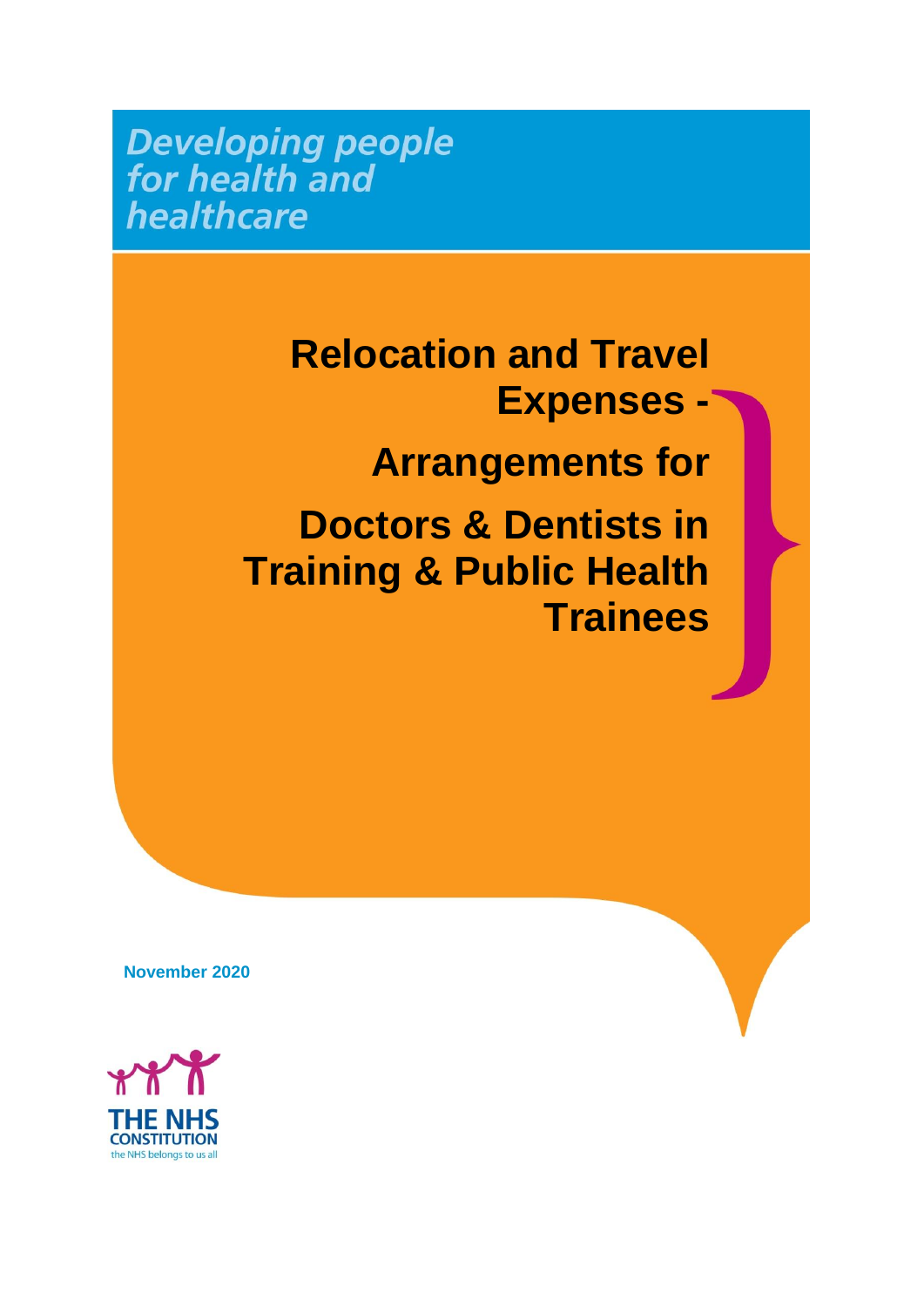

## **Foreword**

- **1.** This document sets out the arrangements for the payment of relocation and associated travel expenses for doctors, dentists and Public Health trainees (to be referred to as trainees) commencing in accredited HEE training programmes with effect from 5<sup>th</sup> August 2020. The *implementation* of the new arrangements in this framework commences on 1 November. From this date existing local guidance or arrangements for trainees who started new training programmes from August 2020 onwards will cease. Implementation for all other (existing) trainees will be agreed on a region by region basis.
- **2.** The 2016 national Terms and Conditions of Service (Schedule 11, paragraph 29) state that "assistance with relocation expenses, including removal or excess mileage, shall be provided to doctors but the conditions under which expenses are reimbursable and the amount which may be claimed are subject to negotiation and agreement at a local level **except** where another body has responsibility for providing the assistance". Health Education England accepts this responsibility for all trainees as set out in Paragraph 1.
- **3.** Local Employers are responsible for administering claims made by trainees and then recharging Health Education England as required.

## **Purpose & Guiding Principles**

- **4.** The purpose of this document is to provide clear, reasonable and consistent assistance to all trainees who face the financial costs of moving house (as a homeowner or not) to take up training and who are disadvantaged as a result of training programmes which cover large geographical areas. This is part of HEE's Enhancing Junior Doctors' Working Lives (EJDWL) programme. HEE has worked with professional representatives to develop recruitment initiatives that help doctors to secure placements close to their existing support network and personal commitments.
- **5.** It is recognised that each region has different geography and travel systems and therefore there is some flexibility within each region to address this in terms of toll charges and public transport costs. These flexibilities are set out in Appendix 1.
- **6.** The guiding principles behind the provision of relocation expenses is that a trainee should not be financially disadvantaged by reasonable costs incurred through a move in the interests of the service, or to further their training. However, trainees are not expected to profit materially from public funds used for reimbursement in respect of relocation and associated expenses.
- **7.** These arrangements and the maximum financial allowance payable do not include any costs incurred as a result of accommodation provided following night duty shifts and on call commitments, etc which should be provided by the placement organisation under appropriate Trust Health & Safety policies and in accordance with the requirements of schedule 12 and 13 of the 2016 national Terms and Conditions of Service.
- **8.** HEE will support and facilitate the implementation any national agreements which are developed in relation to green/sustainable approaches to travel and transport in the context of these arrangements.

## **Eligibility**

**9.** The following groups are eligible to claim expenses under this framework: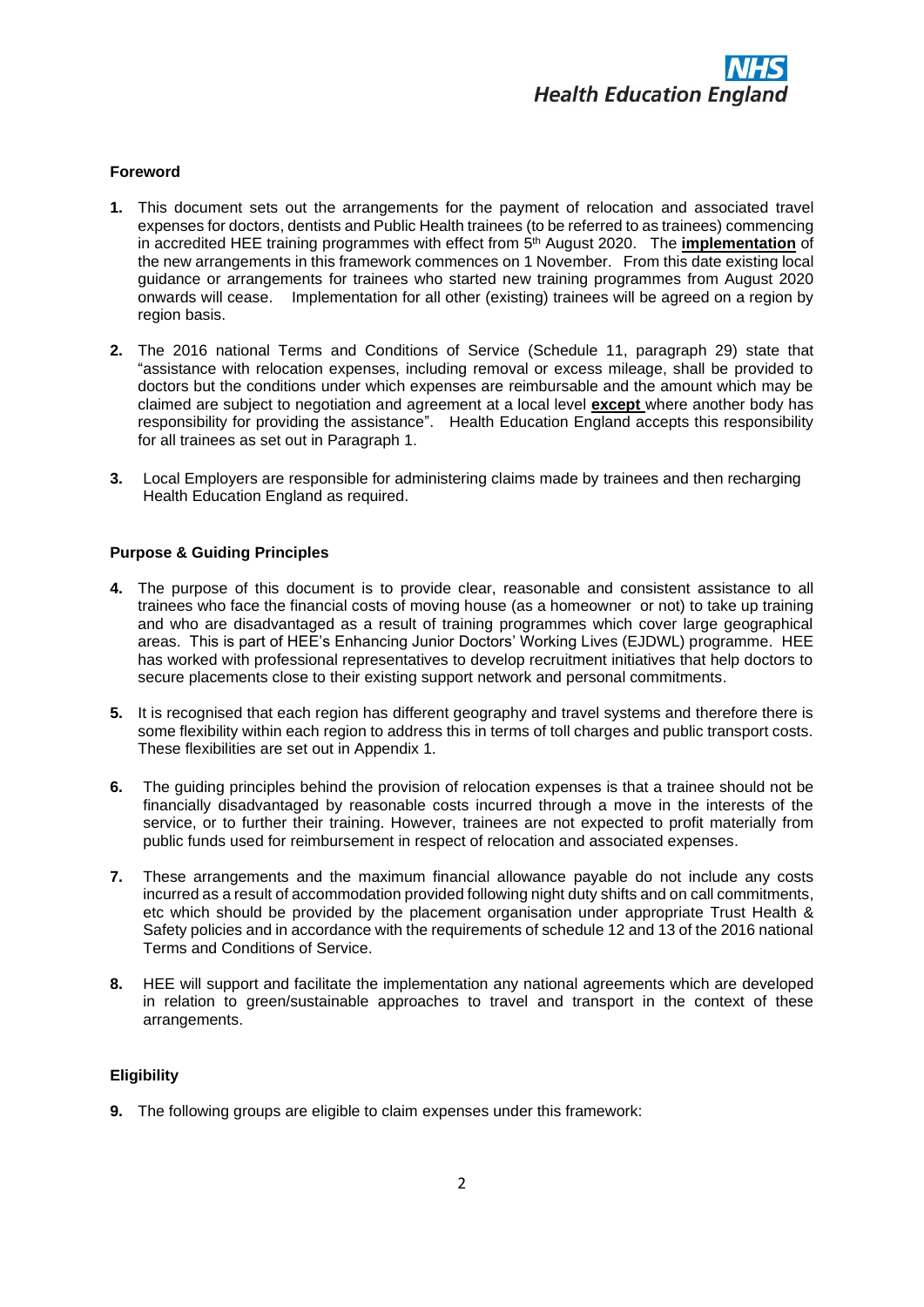- Medical Trainees from Foundation Year One Onwards including trainees in academic training programmes
- Dental Trainees from Dental Core Training onwards including trainees in academic training programmes
- Public Health Trainees including trainees in academic training

Provided they meet the criteria to relocate to take up appointment of a training post which lasts a minimum of two years **or** who have to rotate to different geographical areas as part of their training programme. This includes trainees who are on leave under Section 15 of NHS Staff Handbook or on sick leave.

- **10.** Trainees who are deemed to be out of programme (OOP) will not be eligible to claim relocation, temporary accommodation or excess mileage payments whilst they are out of programme but may claim expenses in order to support them returning to their training programme. **The exception to this is trainees on approved OOPT (Out of Programme for Training) experience.**
- **11.** Trainees appointed to single-site training programmes (ie they do not change geographical location during the entirety of the training programme) will not be eligible to claim excess mileage payments.
- **12.** GP Trainees working in a GP practice setting who are required to use their own vehicle on the expectation that home visits may be required to be undertaken who are reimbursed for the cost of mileage from home to principal place of work, and any associated allowances as described in Schedule 11 of the TCS cannot claim concurrently for excess mileage/expenses payments under this framework.

### **Funding Provision for Removal and Excess Mileage**

- **13.** Reimbursement will be provided to the agreed maximum sum for all categories of expenses outlined in this document, inclusive of all removal and associated expenses and excess mileage claims. The maximum sum is £10,000 for the entire period of postgraduate training and is not proportioned for trainees working less than full time.
- **14.** The maximum sum is based upon an assumption of 8 years reckonable service in any approved HEE training programme. Trainees who exceed this period of training (for example trainees whose CCT is awarded after completion of ST7/8 and trainees working less than full time) and who have exhausted the £10,000 maximum allowance will be entitled to continue to claim for excess mileage and/or removal expenses.
- **15.** Expenses used for removal/relocation are exempt from income tax as per the relevant HMRC guidance. Excess mileage claims may be subject to tax. Trainees should clarify their personal position with their employer. Further guidance is available on the HMRC website at [https://www.gov.uk/expenses-and-benefits-relocation.](https://www.gov.uk/expenses-and-benefits-relocation)
- **16.** It is envisaged that this assistance will allow a trainee to move into a HEE training region from other parts of the country, or from a devolved nation, to take up a training programme or allow a trainee already living in the region where they are training to move to a more central location which facilitates commuting to the majority of the prospective educational placements on the training programme.
- **17.** Where during the course of employment a trainee relocates to a geographical location further away, in terms of travel time or distance from their training place of work they will not be entitled to claim any additional excess mileage incurred unless it can be demonstrated that the new residence is closer to the majority of the remaining placements for their training programme.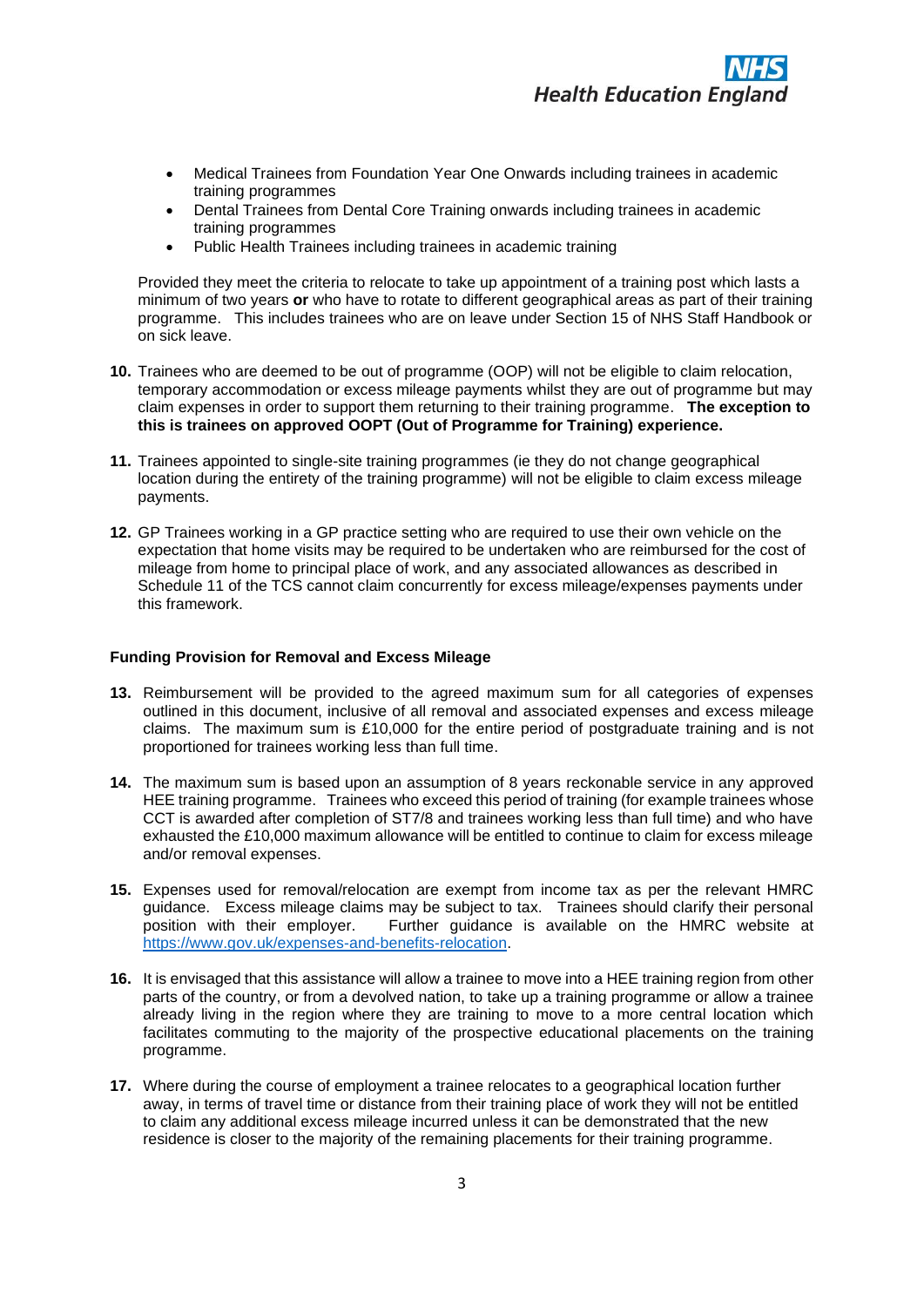

- **18.** Throughout the course of their training programme, eligible trainees may claim excess mileage at the nationally agreed reserve rate when their journey from home to their place of work exceeds 17 miles each way. This recognises the requirement for trainees to be based at different hospitals and other places of work during the duration of a training programme which may cover a significant geographical area and will recompense trainees for expenses that are deemed unreasonable.
- **19.** Any relocation and/or excess mileage claims payable will be subject to the overall maximum expenses limit of £10,000 with the exception of circumstances set out in Paragraph 14. Individual trainees who can demonstrate exceptional circumstances, for example married or cohabiting trainees who "shared" removal costs; or significantly long/expensive commutes due to rotation placements or can demonstrate other exceptional personal circumstances (including trainees with disabilities) will be able to apply for additional recompense via the Postgraduate Dean (or nominated deputy).
- **20.** Where a trainee's designated place of work for their current placement, or a prospective placement, is changed due to reasons beyond the control of the trainee (e.g. reconfiguration of services, removal of training places, redeployment due to emergency service pressures, etc.), then any eligible relocation or excess travel expenses shall be reimbursed in accordance with this document but shall not count towards a trainee's overall maximum expenses limit.
- **21.** As part of HEE's commitment to the Armed Forces Covenant, any eligible costs incurred by a trainee due to their, or their partner's, active military service shall be claimable. Any expenses paid to a trainee, which are related to military service, will not count towards an individual trainee's £10,000 maximum allowance.

## **Criteria to Claim Removal Expenses**

- **22.** In order to be eligible for removal expenses, trainees should relocate their primary residence at least 30 miles from their old residence or/at least one hour's travel time in normal traffic and live within a 'reasonable commute' (deemed to be no further than 20 miles, in radius, each way) of the majority of the anticipated prospective hospitals/placements on their training programme.
- **23.** Where the first placement of a trainee's training programme is considered to be located on the periphery of where the rest of the trainee's placements are due to be, or anticipated to be, located. Then the trainee will be eligible to claim removal expenses (up to a maximum of £500) if they choose to relocate within 20 miles of their place of work for this first placement. In this scenario, a trainee's residence does not need to be within 20 miles of the majority of the placements for their training programme.
- **24.** All removal and associated expenses will be reimbursed from UK port of entry only, with the exception of the Isle of Man and Jersey for those trainees appointed to a training programme which includes one or more rotations to these locations.

## **Removal Claims**

- **25.** The property for which reimbursement of removal and associated expenses is to be made should be of a broadly comparable standard.
- **26.** Trainees who are buying their first property or are moving from one rental property to another can only claim the cost of removal of furniture and effects (up to a maximum of £500) and for expenses relating to a search for accommodation. No other expenses will be reimbursed in these circumstances.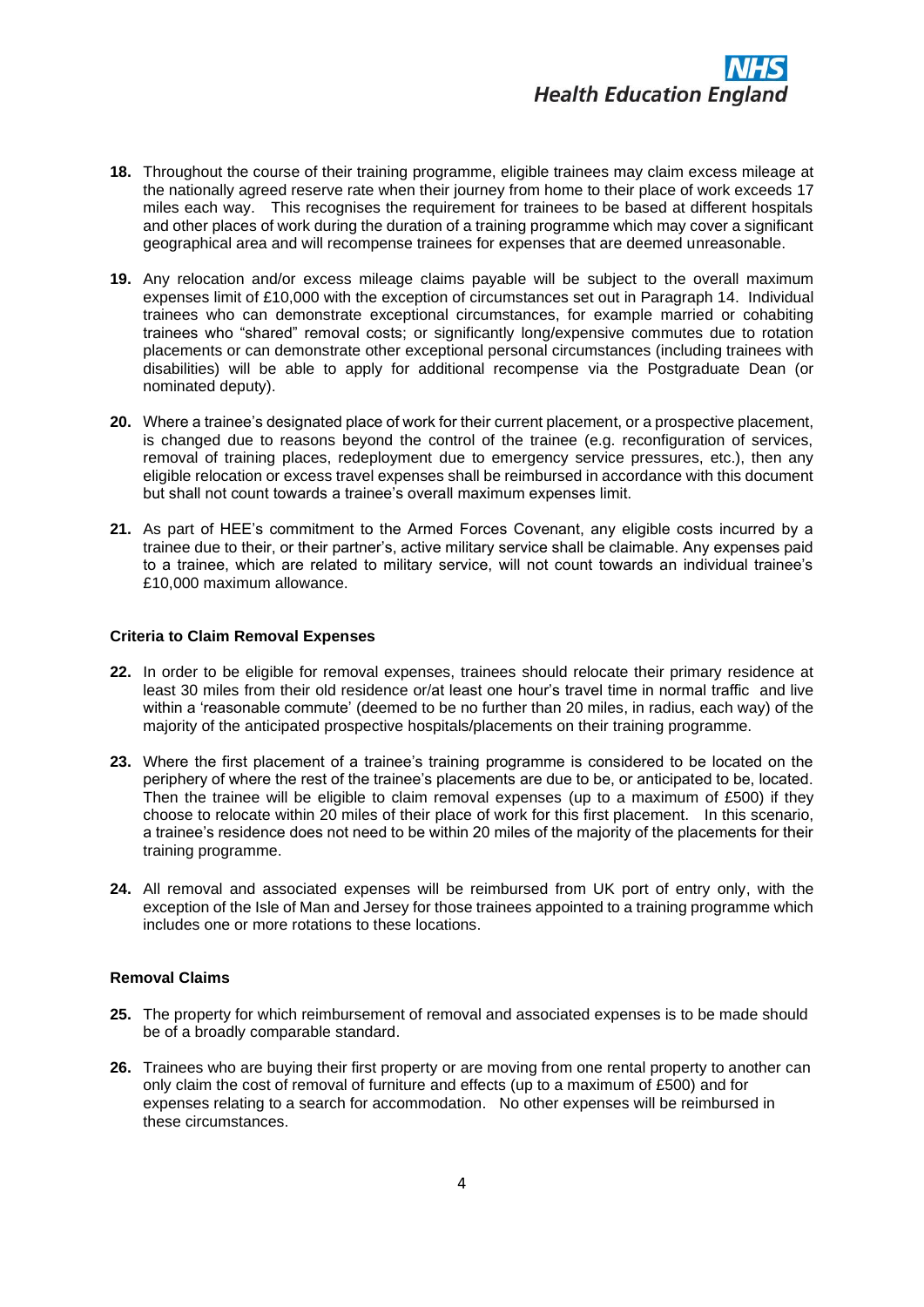- **27.** House purchase costs will not be reimbursed to first time buyers or applicants whose existing property is not being sold.
- **28.** One failed purchase may be reimbursed where the trainee is not responsible for the abandonment of the transaction, or the trainee's withdrawal is entirely reasonable. However, this reimbursement will be included in the maximum limit for reimbursement.
- **29.** Where two trainees are moving together, the maximum tax-free allowance claimable under HMRC for one relocation is £8,000 (ie the HRMC allowance is per move not per trainee).

## **Excess Mileage Claims**

- **30.** It is recognised that most training programmes will involve trainees working at numerous placements over a period of many years which may cover a significant geographical area and it is accepted that it is not reasonable or practicable to expect trainees to relocate upon every rotation.
- **31.** HEE will provide recompense for excess mileage expenses (payable at the reserve/PTR rate) incurred as a result of rotation when their home to place of work is more than 17 miles each way. Trainees appointed to single-site training programmes are not eligible to claim excess mileage as they are expected to live within a reasonable commute (less than 20 miles) of the place of work.
- **32.** The mileage costs that may be paid under these circumstances is the mileage from home to the place of work less 17 miles (trainees are not eligible for reimbursement of mileage costs for the first 17 miles of their journey as this is not defined as 'excess travel').
- **33.** Where a trainee's permanent residence is outside of the relevant HEE regional footprint and they choose not to relocate, there is no entitlement to excess mileage payments unless it can be demonstrated that their residence is within reasonable commuting distance of the majority of the placements on their training programme. Otherwise, agreement of any financial assistance will be subject to the agreement of the Postgraduate Dean (or nominated deputy) on the grounds of exceptional personal circumstances and separate arrangements put in place.
- **34.** Under existing NHS terms and conditions of service, only mileage expenses are reimbursable in respect of excess travel - ie there is no entitlement to reimbursement for toll or parking charges. However, it has been agreed that HEE will reimburse trainees for agreed tunnel/bridge toll charges as per the Regional Flexibilities Framework at Appendix 1.
- **35.** Where trainees use public transport for journeys, they can claim expenses based on the equivalent mileage as per the Reserve/PTR mileage rate as set out in paragraph 31.
- **36.** Where trainees travel by bicycle, excess mileage rates are payable at 20p per mile over and above the 17 mile each way minimum
- **37.** Payment of excess mileage claims should not be agreed where, in the judgement of the employer and following agreement with HEE via the Postgraduate Dean (or nominated deputy) the journey time and/or the distance involved exceeds the normal limit for daily commutes, as specified in paragraph 38 and is likely to be detrimental to the safety of the trainee, and/or to the satisfactory performance of the trainee's duties/where patient safety will be affected.
- **38.** Excess mileage claims should be limited to 53 paid miles each way per day (ie a total journey of 70 miles each way). It is however recognised that regional geographies and travel systems as well as individual circumstances will vary and therefore trainees who wish to exceed these normal limits should discuss their personal position with the employer in the first instance.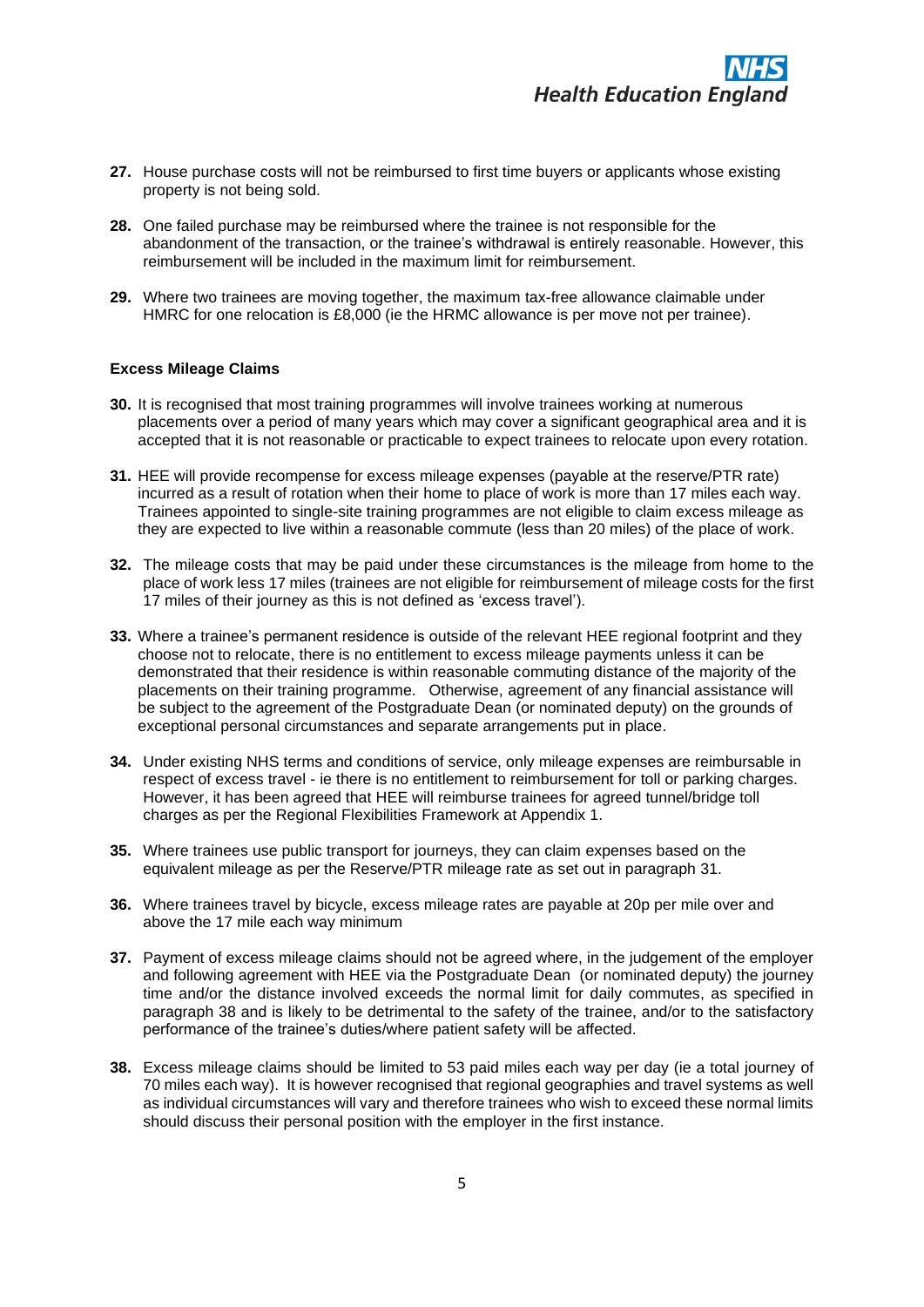

- **39.** Where daily travel distances are agreed to be excessive, alternative arrangements will need to be considered which address the needs of both the trainee and the service. This may include temporary accommodation expenses (subject to a maximum monthly allowance inclusive of one journey to and from home each week). NB: These expenses will be included within the maximum allowance payable of £10,000 except in exceptional circumstances as set out in paragraph 18 and are calculated based on the BCIS (Building Cost Information Service) data for regional property rental costs. Maximum regional rates are set out at Appendix 3.
- **40.** Where a trainee, who does commute long distances which are deemed to be acceptable normally, identifies a day, or a run of days, where they would prefer to stay in temporary accommodation close to their place of work, in anticipation of working the next day, rather than commuting back to their home they can claim for the cost of their normal return journey excess mileage and use this to fund the cost of their accommodation for that night(s). A trainee cannot claim twice.
- **41.** Individual trainees cannot sub-let or accept any monies for the permanent residence if claiming temporary accommodation allowance.

## **Process for Claiming & Reimbursement of Removal Expenses & Excess Mileage**

- **42.** Trainees who wish to claim re-imbursement of removal expenses should complete the application form which is available from the HEE Local Office Website and/or the employer. Trainees should submit a request for confirmation of eligibility for reimbursement as soon as possible and certainly before incurring any costs and no later than within one calendar month of commencement in post.
- **43.** There is no requirement for the employer to accept responsibility for expenses incurred if the trainee does not confirm eligibility for re-imbursement as set out above.
- **44.** Re-imbursement will not normally be made until the trainee takes up the appointment subject to circumstances set out in Paragraph 45.
- **45.** Trainees should submit actual expenses claims within three months of the expenditure being incurred. Where a trainee has relocated, and incurred eligible expenses in advance of commencing in a prospective training programme placement due to extraneous circumstances (e.g. relocating from abroad, relocating in advance to align with school years, etc.), then a trainee will be able to submit claims for eligible expenses within three months of commencing in their post, rather than three months from when the expense was incurred.
- **46.** Original receipts in respect of removal expenses will be required as proof of outlay against authorised expenditure. Reimbursement will not be made to third parties. Receipts are not required for excess mileage claims.
- **47.** Removal expenses for reimbursement include costs associated with:
	- Expenses during search for accommodation
	- Expenses associated with house sale/purchase
	- Continuing Commitments
	- Expenses on removal
- **48.** Included and excluded expenses for reimbursement are set out in Appendix 2.
- **49.** Any subsistence claims associated with removal will be paid at the rates set out in Section 18 (Annex 14) of the NHS Terms & Conditions of Service handbook.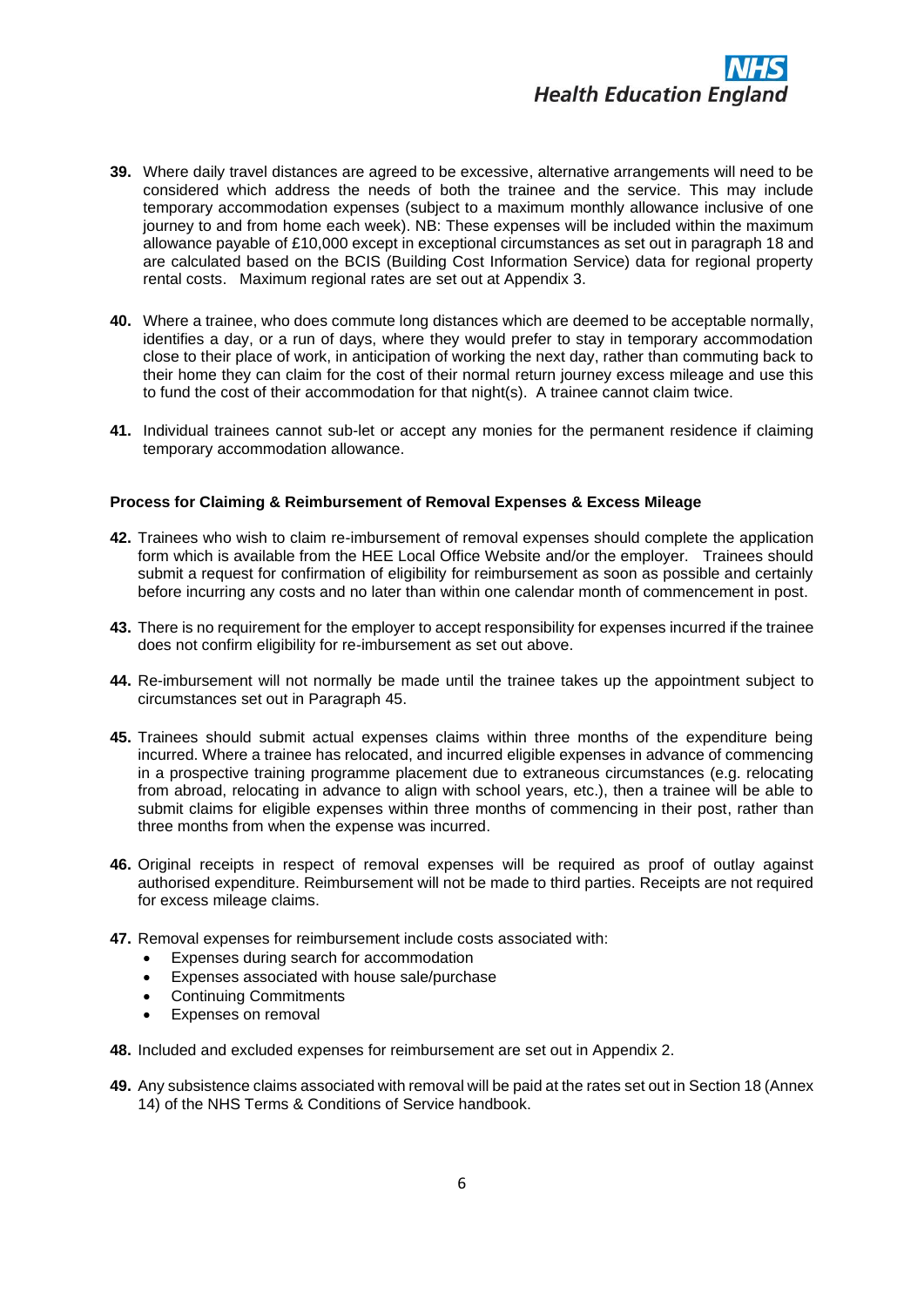

**50.** Trainees who wish to claim reimbursement of excess mileage/temporary accommodation as set out in Paragraphs 30-41 should complete the relevant claim form on a monthly basis. Claim forms are available from the employer.

## **Commitment of Undertaking by Trainees**

- **51.** Trainees who apply for and receive assistance for relocation and associated expenses will be expected to sign an undertaking which confirms that:
	- They are fully aware of the conditions of the arrangements and are complying with them
	- They will notify the employer if they are seeking to recover any expenses (in part or full) from another source, for example partner's employer
	- They will only submit legitimate and valid receipted claims for reimbursement
	- They will repay the appropriate proportion of any removal expenses received should they leave HEE approved postgraduate training within two years, or 18 months for Foundation Trainees, of commencing either a; foundation, core, higher or run through training programme.
- **52.** Should a trainee resign from HEE approved postgraduate training within 2 years, or 18 months for Foundation trainees, they will be required to repay any removal expenses received, abated by  $1/24$ <sup>th</sup> for each calendar month of service completed unless, in exceptional circumstances only, their Postgraduate Dean (or nominated deputy) formally waives this requirement. Repayment arrangements will be as agreed with the Employer.
- **53.** The undertaking is set out within the Application for Removal Expenses, which is available from the HEE Local Office Website and/or the Employer.

#### **Appeals procedure**

**54.** Any trainee who feels that he/she has been unfairly treated in relation to their claim for Relocation and Associated Expenses may write to their Postgraduate Dean setting out the reasons for the appeal. The Postgraduate Dean or nominated deputy will review each case based on any written evidence submitted and will provide a written response within 4 weeks. There will be no further right of appeal.

#### **Equality Impact Assessment**

- **55**. HEE commissioned an independent Equality Impact Assessment of the framework in July 2020 to ensure that equality is at its heart. This included a review of other organisations' policies; interviews conducted with trainees and research of current and best practice.
- **56**. The report set out a number of recommendations which have been included within the final version of the framework.

#### **Evaluation & Review**

- **57.** The framework will be monitored annually with analysis of the uptake of arrangements by different groups to determine relative impact.
- **58.** These arrangements will be subject to review no later than April 2022. HEE will seek to engage with the BMA on changes to the framework including any inflationary increases.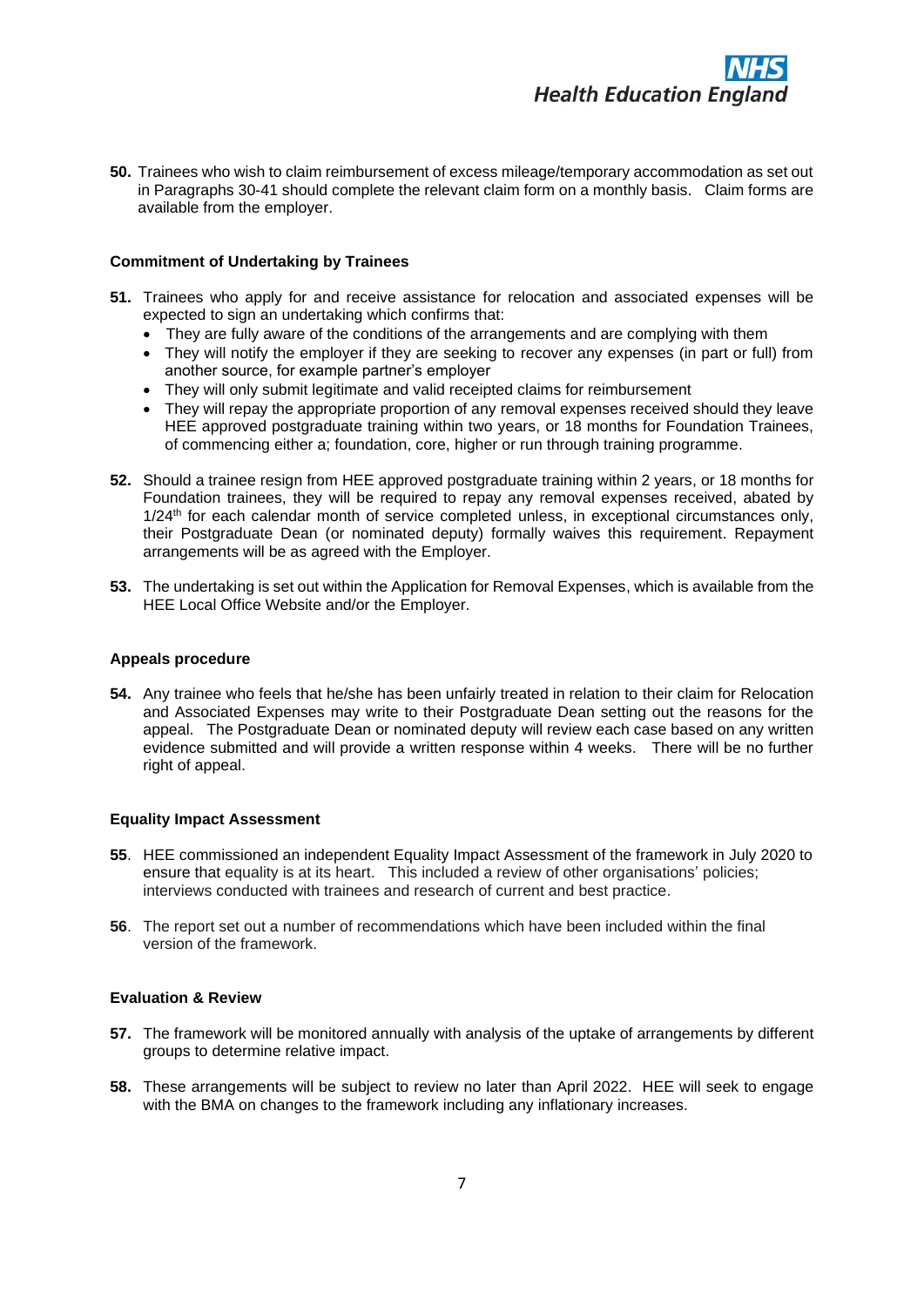

# **Regional Flexibilities Framework**

## **Appendix 1**

It is recognised that each region has different geography, economies and travel systems and therefore there is some flexibility within each region to address this in terms of commuting times, toll charges, temporary accommodation and public transport charges.

## **East & West Midlands**

• Allowance for M6 toll where explicit agreement is agreed by the Postgraduate Dean/nominated Deputy

#### **East of England**

• Allowance for Dartford Dart/Tunnel crossing charges where it is agreed necessary for trainees to use this

#### **London**

- Where trainees are required to travel into Zones 1-3, they can claim the cost of excess fares from Zone 4 onwards, with the cost of travel within Zones 1-3 being deducted from the total amount. Further information on how to register a contactless payment account so that receipts can be shared is available at [https://tfl.gov.uk/fares/how-to-pay-and-where-to-buy](https://tfl.gov.uk/fares/how-to-pay-and-where-to-buy-tickets-and-oyster/pay-as-you-go/contactless-and-mobile-pay-as-you-go#on-this-page-5)[tickets-and-oyster/pay-as-you-go/contactless-and-mobile-pay-as-you-go#on-this-page-5](https://tfl.gov.uk/fares/how-to-pay-and-where-to-buy-tickets-and-oyster/pay-as-you-go/contactless-and-mobile-pay-as-you-go#on-this-page-5)
- Allowance for ULEZ (Ultra Low Emission Charge) where it is agreed that it is essential for trainees to use their cars
- Allowance for Dartford Dart/Tunnel crossing charges where it is agreed essential for trainees to use this

## **North West**

• Allowance for Mersey Tunnel and the Mersey Gateway Bridge toll charges subject to trainees utilising most efficient regular user options

### **South East**

- Allowance for Isle of Wight ferry charges subject to trainees utilising most efficient regular user options
- Allowance for Dartford Dart/Tunnel crossing charges where it is agreed necessary for trainees to use this

## **South West**

• Allowance for the Tamar Bridge and Torpoint Ferry tolls subject to trainees utilising most efficient regular user options

## **Yorkshire & the Humber and North East**

• Allowance for Humber Bridge and Tyne Tunnel toll charges subject to trainees utilising most efficient regular user options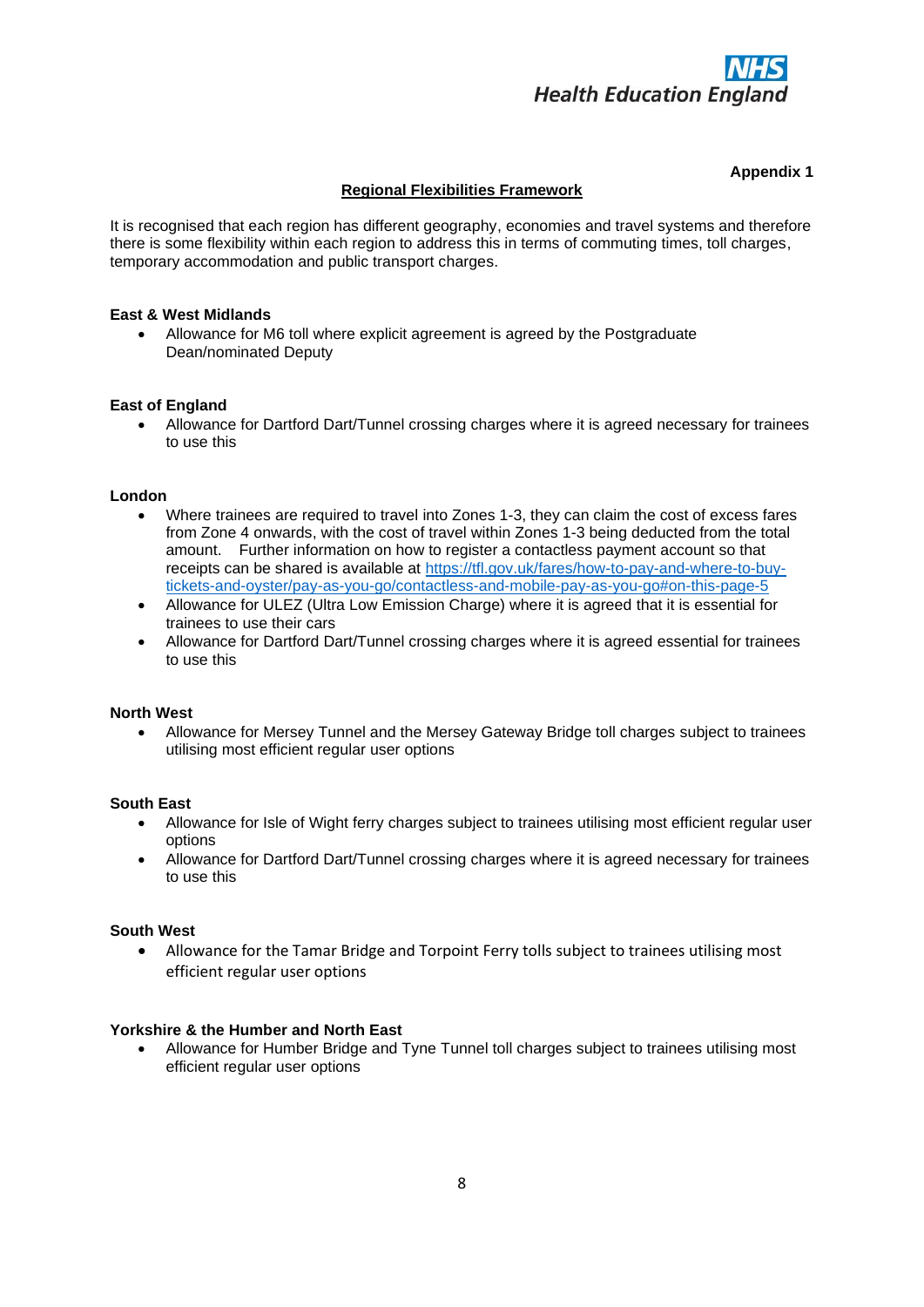

## **Appendix 2**

## **Expenses for Reimbursement under the HEE Removal & Associated Expenses Guidance**

## **Search for New Accommodation**

- Whenever relocating, trainees are entitled to be reimbursed for a maximum of two preliminary visits to the area of their new employment in search of accommodation
- Expenses for preliminary visits may be reimbursed; these cover accommodation and subsistence for a maximum of four nights and return travel at public transport rate or standard rail fare, for the trainee and their immediate family. This re-imbursement is included within the maximum allowance available.

## **House sale**

- Solicitors' fees
- Estate agents' or auctioneer's fees
- Incidental legal expenses

## **House purchase**

- Solicitors' fees
- Estate agents' or auctioneer's fees
- Finder's fees
- Stamp duty (reimbursed to the order of the lower value of either the old permanent residence sold or the new permanent residence purchased)
- Land registration fees
- Survey fees
- Incidental legal expenses

# **Storage & Removal of Furniture & Effects**

- Storage of furniture and effects costs for up to a maximum of 12 months where the necessity for storage arises from the move
- Extra costs of insuring furniture in transit or in store will also be met as appropriate
- Costs of removal of furniture and effects from the old home to the new home which can include a packing/unpacking service.

NB: Before storage and/or removal of furniture is agreed, three competitive quotations should be obtained for approval by the Employer. Re-imbursement will be limited to the lowest quote. For small removals, reimbursement of a self-hire vehicle and fuel would be acceptable

## **Travel Expenses on Removal**

• Trainees and their dependants may be reimbursed for travelling expenses incurred on removal from the old accommodation to the new property accommodation at public transport rate, or standard rail fare.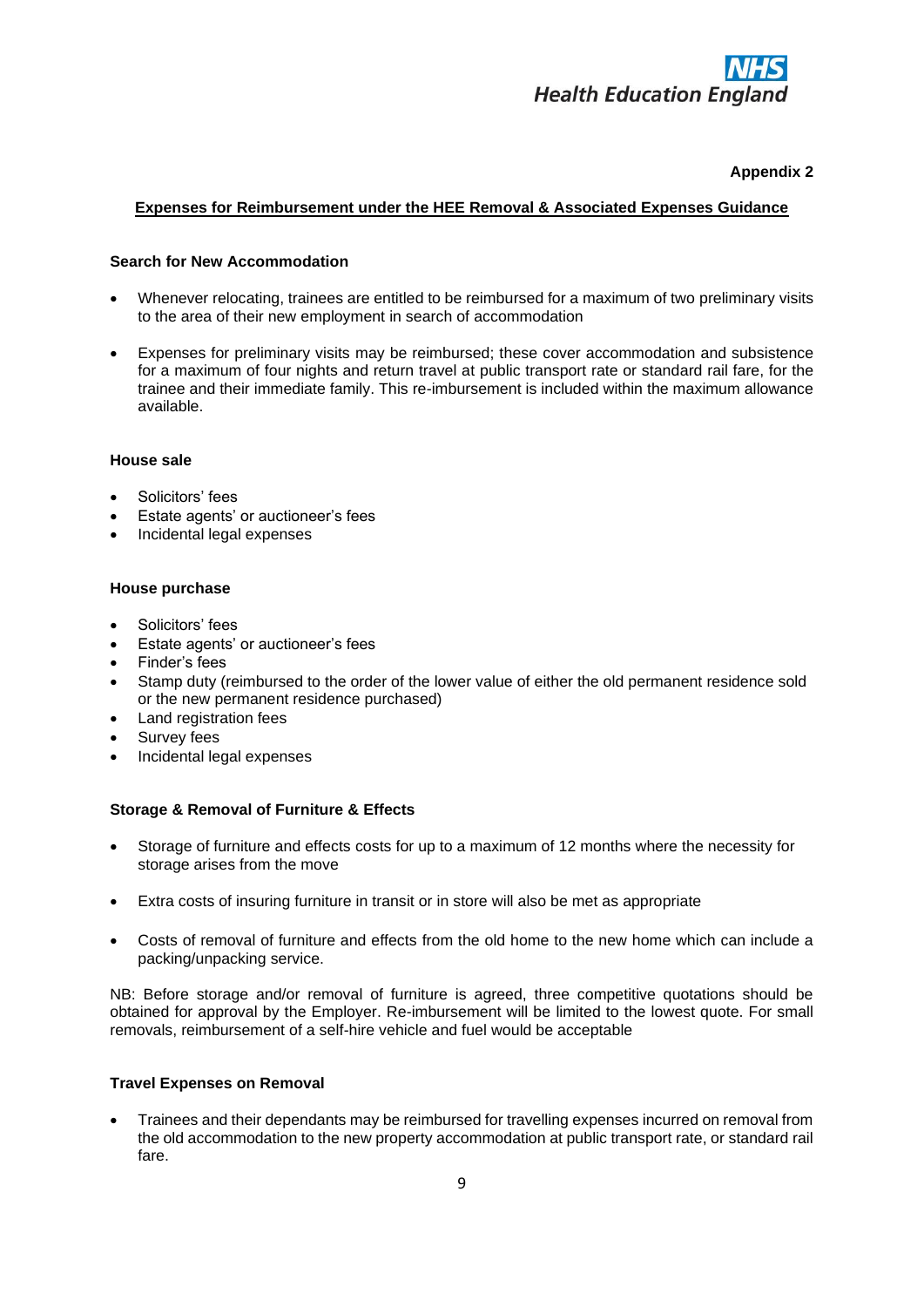

• Trainees can claim for one return visit to their old property to supervise the removal. This will include one day's paid leave plus mileage at public transport rate/standard rail fare and subsistence.

### **Continuing Commitments**

- Whilst the old property remains unsold, reasonable additional accommodation costs may be reimbursed. Reimbursement will be for the lower of either the monthly mortgage on the old property or the monthly mortgage/rent on the new property for a maximum of 12 months.
- Trainees who have not found suitable accommodation in the new area and who are in accommodation separated from their family due to not being able to re-locate immediately may be reimbursed the travel costs of weekly visits either by the trainee to the family home or by immediate family to the trainee, at public transport rate or standard rail fare for a maximum of 12 months. NB: Travel costs are only to port of entry if outside of UK.
- To be eligible for re-imbursement under these provisions, trainees should expect to be required to demonstrate that they are actively marketing their former property at a realistic price/are actively seeking suitable accommodation in the new area/have a valid reason why they cannot relocate immediately (eg partner's employment, childcare, schooling, or elderly dependents).
- In exceptional circumstances, where it can be demonstrated that a trainee was unable to agree leases for rental properties, which matched their rotation dates for placements and did not overlap, when moving to be within a reasonable commuting distance of the next placement, trainees may seek to claim re-imbursement of any additional lease costs for a maximum of three months subject to the overall maximum temporary monthly accommodation allowance.

#### **Rental Agency Fees**

• Trainees who are charged an agency fee for house rentals may be reimbursed for these (excluding payment for deposits or any penalty fees for loss or damage, late payment, etc). Agreement needs to be reached in advance with the Employer before these can be reimbursed.

## **Incidental Expenses**

- Trainees are eligible to claim back the costs for mail re-direction up to a maximum period of 6 months for two people
- Trainees are eligible to claim back non-refundable nursery registration administration fee up to a maximum of £150 per child

## **Temporary Accommodation Expenses**

• As set out in Paragraph 36 of the framework, where daily travel distances for a single placement are agreed to be excessive, temporary accommodation expenses can be claimed subject to the regionally agreed maximum as set out in Appendix 1

## **Excluded expenses**

The following categories of expenses are excluded from re-imbursement: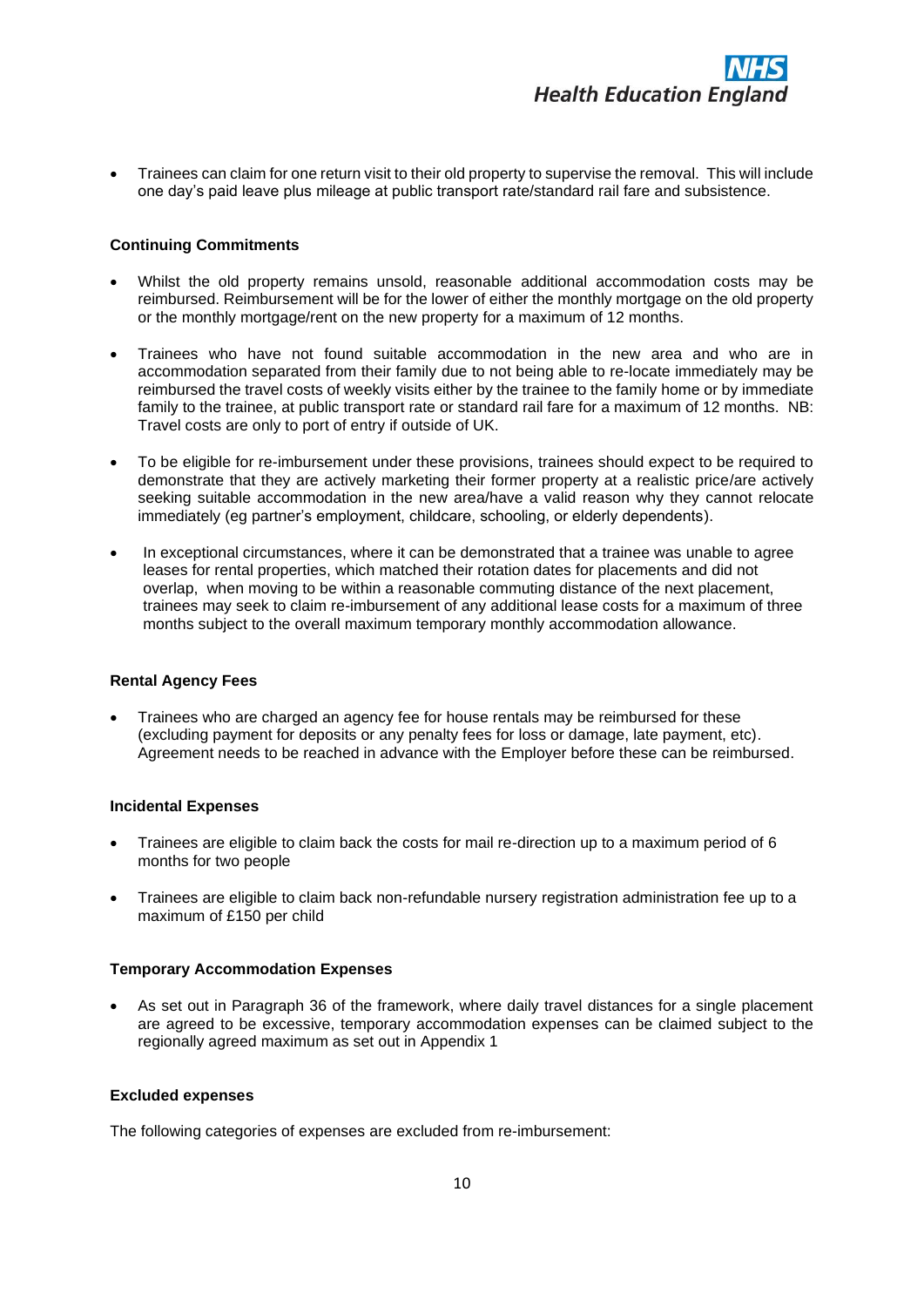

- Interest on bridging loans
- Increase in insurance premiums
- Redemption fees
- Costs of moving livestock and other animals

**NB: Any of the expenses set out above which are claimed for reimbursement will be included within the maximum allowance of £10,000 available over the entirety of a trainee's postgraduate training.**